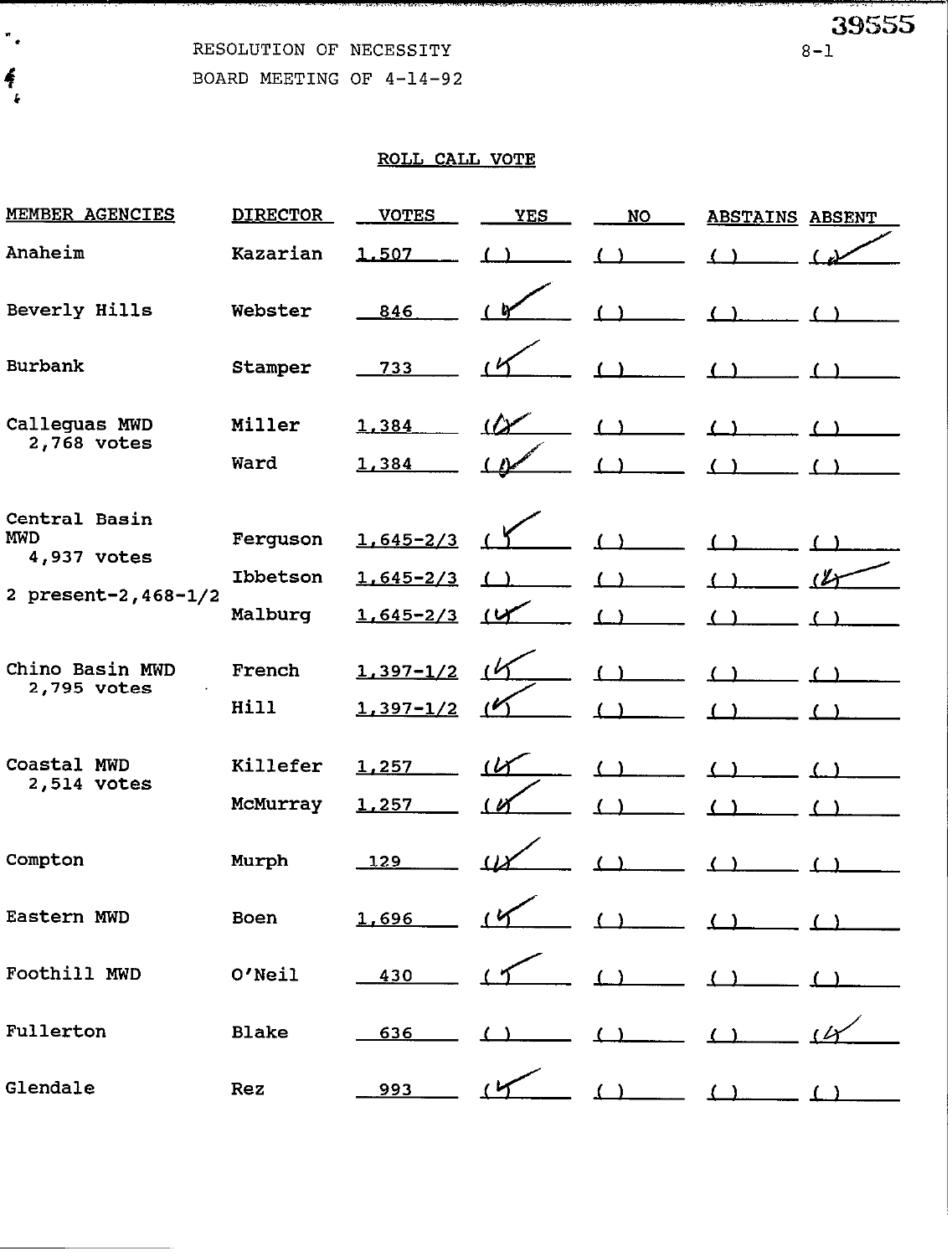$-2-$ 

 $\uparrow_\mathbf{c}$ 

のほかはかまたのかんではながらないからあるのは、このも、そののはかなはないかないから、こんかようなのでしょう。 イース・ディー しょうせいしょう たいせんしょうかい しゅうしゅくてん

. .

| MEMBER AGENCIES                         | <b>DIRECTOR</b> | <b>VOTES</b>  | <b>YES</b>            | <b>NO</b> | <b>ABSTAINS ABSENT</b> |  |
|-----------------------------------------|-----------------|---------------|-----------------------|-----------|------------------------|--|
| Las Virgenes MWD                        | Stelle          | 765           |                       |           |                        |  |
| Long Beach                              | Lowry           | 1,758         |                       |           |                        |  |
| Los Angeles<br>17,783 votes             | Abernethy       | $2,222 - 7/8$ |                       |           |                        |  |
| 7 present-2, 540-3/7                    | <b>Brandt</b>   | $2,222 - 7/8$ | $\iota$               |           |                        |  |
|                                         | Gage            | $2,222 - 7/8$ | (A                    |           |                        |  |
| 6 present-2, 963-5/6                    | Garcia          | $2,222 - 7/8$ |                       |           |                        |  |
| 5 present-3,556-3/5                     | <b>Kussman</b>  | $2,222 - 7/8$ | نیا)                  |           |                        |  |
| 4 present-4, 445-3/4                    | Scott           | $2,222 - 7/8$ |                       |           |                        |  |
| 3 present-5, 927-2/3                    | Shaw            | $2,222 - 7/8$ |                       |           |                        |  |
| 2 present-8,891-1/2                     | Watkins         | $2,222 - 7/8$ |                       |           |                        |  |
| MWD of Orange<br>County<br>10,441 votes | Davenport       | $2,088 - 1/5$ |                       |           |                        |  |
|                                         | Foley           | $2,088 - 1/5$ | $\boldsymbol{\omega}$ |           |                        |  |
| 4 present-2, $610-1/4$                  | Knauft          | $2,088 - 1/5$ | نو                    |           |                        |  |
| 3 present-3, 480-1/3                    | Kymla           | $2,088 - 1/5$ | $\epsilon$            |           |                        |  |
| 2 present-5, 220-1/2                    | Witt            | $2,088 - 1/5$ | $\overline{1}$        |           |                        |  |
| Pasadena                                | Brick           | 778           | ( O                   |           |                        |  |
| San Diego CWA<br>12,389 votes           | Frahm           | $2,064 - 5/6$ |                       |           |                        |  |
|                                         | Griffen         | $2,064 - 5/6$ |                       |           |                        |  |
| 5 $present-2, 477-4/5$                  | <b>Krauel</b>   | $2,064 - 5/6$ |                       |           |                        |  |
| 4 present-3,097-1/4                     | Madigan         | $2,064 - 5/6$ |                       |           |                        |  |
| 3 present-4, 129-2/3                    | Mason           | $2,064 - 5/6$ | ( V                   |           |                        |  |
| 2 present-6, 194-1/2                    | Stickney        | $2,064 - 5/6$ |                       |           |                        |  |